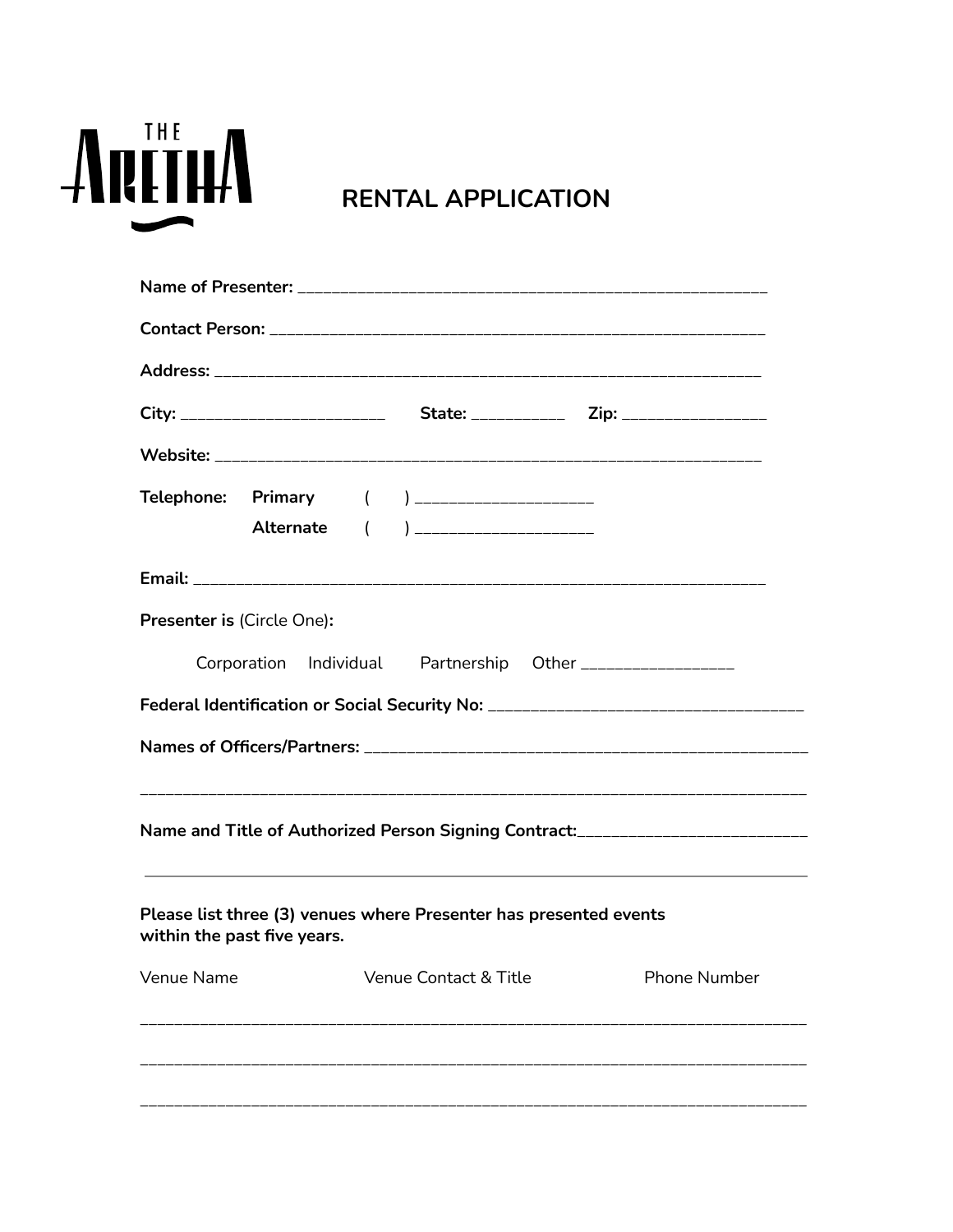| Please give below the name, address and telephone of the insurance firm that will<br>provide Comprehensive General Liability (\$2,000,000 combined single limit per<br>occurrence for bodily injury, including death, personal injury and property damage). |     |    |
|-------------------------------------------------------------------------------------------------------------------------------------------------------------------------------------------------------------------------------------------------------------|-----|----|
|                                                                                                                                                                                                                                                             |     |    |
|                                                                                                                                                                                                                                                             |     |    |
|                                                                                                                                                                                                                                                             |     |    |
| Date(s) Requested: ____________________ Alternate Date(s): ____________________                                                                                                                                                                             |     |    |
| Event Length: _________________________                                                                                                                                                                                                                     |     |    |
| <b>Event Description:</b>                                                                                                                                                                                                                                   |     |    |
|                                                                                                                                                                                                                                                             |     |    |
| If possible, please attach a technical rider outlining clearly the requirements for your<br>events. This must include sound, light and set-up information.                                                                                                  |     |    |
| Anticipated number of hours for load-in: _________________                                                                                                                                                                                                  |     |    |
| Anticipated number of hours for load-out: ________________                                                                                                                                                                                                  |     |    |
| Are you planning on hosting a pre- or post-event reception?                                                                                                                                                                                                 | Yes | No |
| <b>Event Performers &amp; Speakers:</b>                                                                                                                                                                                                                     |     |    |
|                                                                                                                                                                                                                                                             |     |    |
| <b>Name &amp; Contact Info for Talent Agents:</b>                                                                                                                                                                                                           |     |    |
|                                                                                                                                                                                                                                                             |     |    |

Please return this full document to: *rentals@thearetha.com*